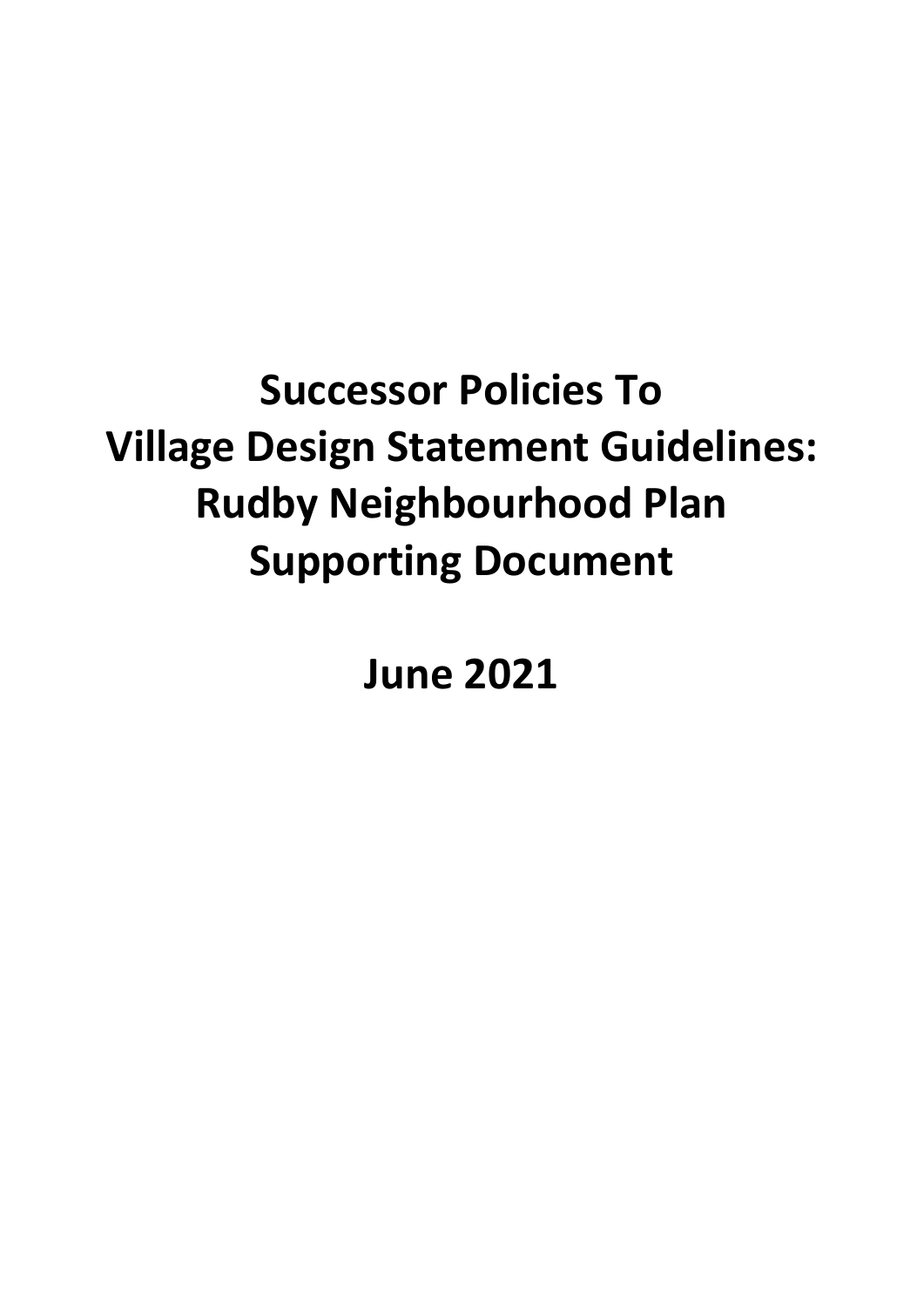### Introduction

The Village Design Statement (VDS) was prepared by the community in 1999 and subsequently adopted as a Supplementary Planning Document (SPD) by HDC. Since its adoption the VDS has been regularly referenced by the community, by the Parish Council and by Hambleton District Council when considering planning matters in the Parish, and consultation work carried out as part of the Neighbourhood Plan demonstrates that the community still values the VDS.

The Village Design Statement, as an SPD, has less weight than the Neighbourhood Plan will have within the planning system. Furthermore, the VDS included within its guidelines the delivery of community objectives which fall outside the scope of planning policy, and due to its age is not in conformity with the NPPF.

The Neighbourhood Plan seeks to retain the important contextual information on settlement character and vernacular style contained within the VDS, but it replaces the VDS Guidelines with new 'successor' policies which are in conformity with the NPPF and the emerging Local Plan. This preserves the enduring elements of the VDS within the new framework and eliminates any potential confusion over the precedence between the Plan and the VDS. It is expected that the VDS will be 'retired' as part of the adoption process for either the Local Plan or Neighbourhood Plan so that there is only one planning document specific to the Parish which has to be taken into account by applicants.

The descriptions of the local vernacular and settlement character of Hutton Rudby/Rudby which are set out in Appendix E of the Neighbourhood Plan are extracted directly from the VDS.

The approach of the Neighbourhood Plan and the VDS is different, with the Neighbourhood Plan policies being more thematically based. Typically, issues addressed by one Guideline will be addressed by several Neighbourhood Plan polices. This table below sets out how the new policies in the Neighbourhood Plan act as successors to the VDS Guideline, although in a small number of cases there are no direct successors as the original VDS Guideline is outside the scope of Neighbourhood Planning.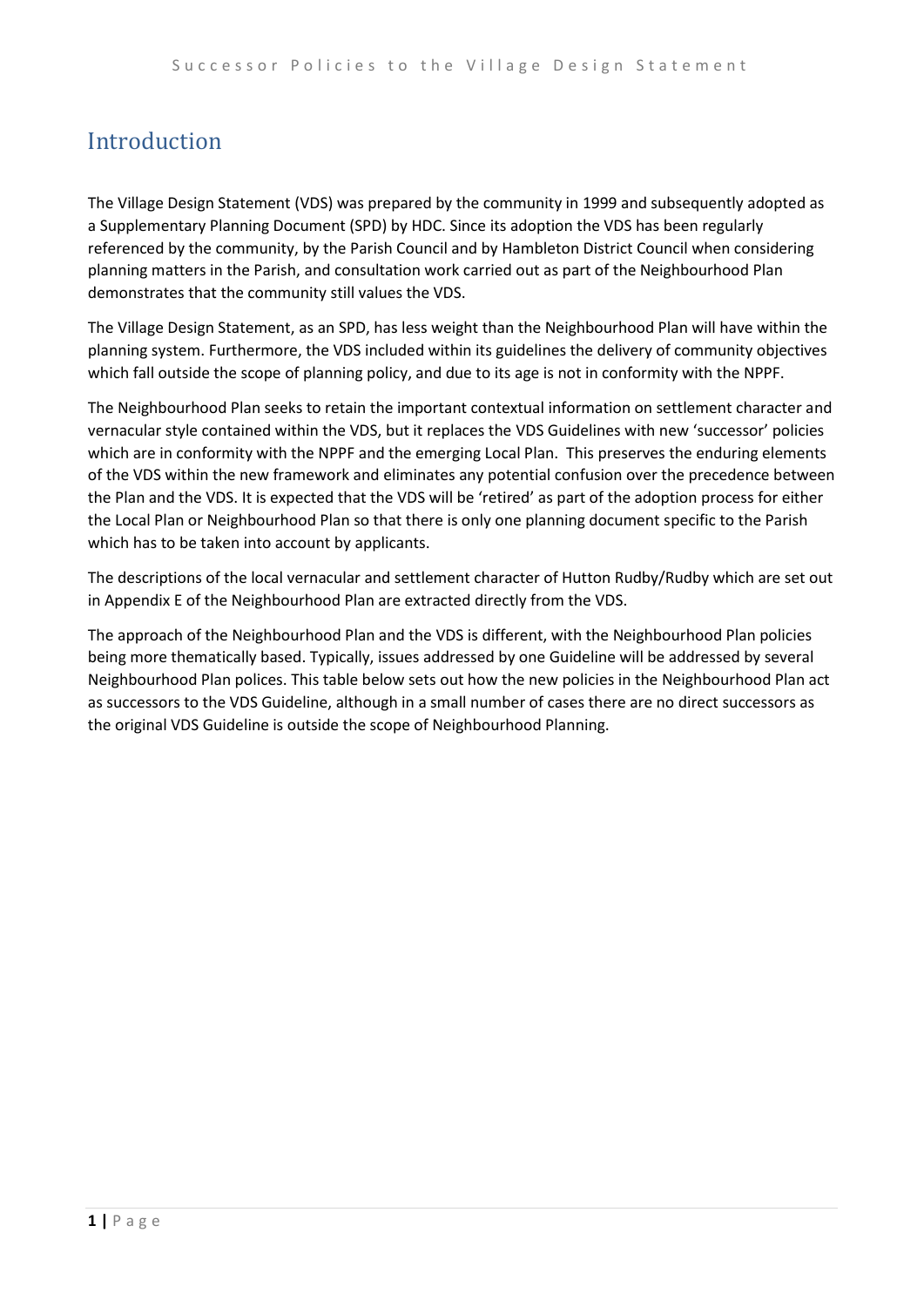| <b>Village Design Statement Guideline</b> |                                                                             | Issue Addressed in Neighbourhood Plan by       |  |
|-------------------------------------------|-----------------------------------------------------------------------------|------------------------------------------------|--|
|                                           | <b>Landscape and Wildlife</b>                                               |                                                |  |
| LWG <sub>1</sub>                          | The presence of so many mature trees is one of the most important           | RNP2 (Design Principles),                      |  |
|                                           | characteristics of the Village. Therefore, new planting of indigenous       | RNP3 (Housing Provision),                      |  |
|                                           | species is a very important consideration and developers who do not         | RNP10 (Natural Environment and Landscape),     |  |
|                                           | include planting proposals should justify that omission.                    | RNP11 (Biodiversity and Green Infrastructure)  |  |
| LWG <sub>2</sub>                          | As far as possible existing landscape features, particularly trees and      | RNP2 (Design Principles),                      |  |
|                                           | hedges, should be retained. If this is not possible appropriate replacement | RNP3 (Housing Provision),                      |  |
|                                           | planting should be effected.                                                | RNP10 (Natural Environment and Landscape),     |  |
|                                           |                                                                             | RNP11 (Biodiversity and Green Infrastructure), |  |
|                                           |                                                                             | RNP14 (Significant Views)                      |  |
| LWG <sub>3</sub>                          | Where buildings adjoin open countryside the design should incorporate       | RNP2 (Design Principles),                      |  |
|                                           | landscape features to ensure a sympathetic relationship and a comfortable   | RNP3 (Housing Provision),                      |  |
|                                           | transition between the two.                                                 | RNP4 (Windfall Housing),                       |  |
|                                           |                                                                             | RNP10 (Natural Environment and Landscape),     |  |
|                                           |                                                                             | RNP11 (Biodiversity and Green Infrastructure), |  |
|                                           |                                                                             | RNP14 (Significant Views)                      |  |
| LWG <sub>4</sub>                          | Good quality landscaping and planting of appropriate species can            | RNP2 (Design Principles),                      |  |
|                                           | significantly mitigate visual intrusion and make a positive contribution to | RNP3 (Housing Provision),                      |  |
|                                           | the Village.                                                                | RNP10 (Natural Environment and Landscape),     |  |
|                                           |                                                                             | RNP11 (Biodiversity and Green Infrastructure), |  |
|                                           |                                                                             | RNP13 (Local Green Space),                     |  |
|                                           |                                                                             | <b>RNP14 (Significant Views)</b>               |  |
| LWG <sub>5</sub>                          | Informal spaces, such as wide verges and gaps between buildings, which      | RNP2 (Design Principles),                      |  |
|                                           | offer vistas of the countryside beyond, should be preserved. Where          | RNP3 (Housing Provision),                      |  |
|                                           | appropriate these kinds of features should be incorporated into new         | RNP10 (Natural Environment and Landscape),     |  |
|                                           | development to break the uniformity of estate type schemes.                 | RNP11 (Biodiversity and Green Infrastructure), |  |
|                                           |                                                                             | RNP13 (Local Green Space),                     |  |
|                                           |                                                                             | <b>RNP14 (Significant Views)</b>               |  |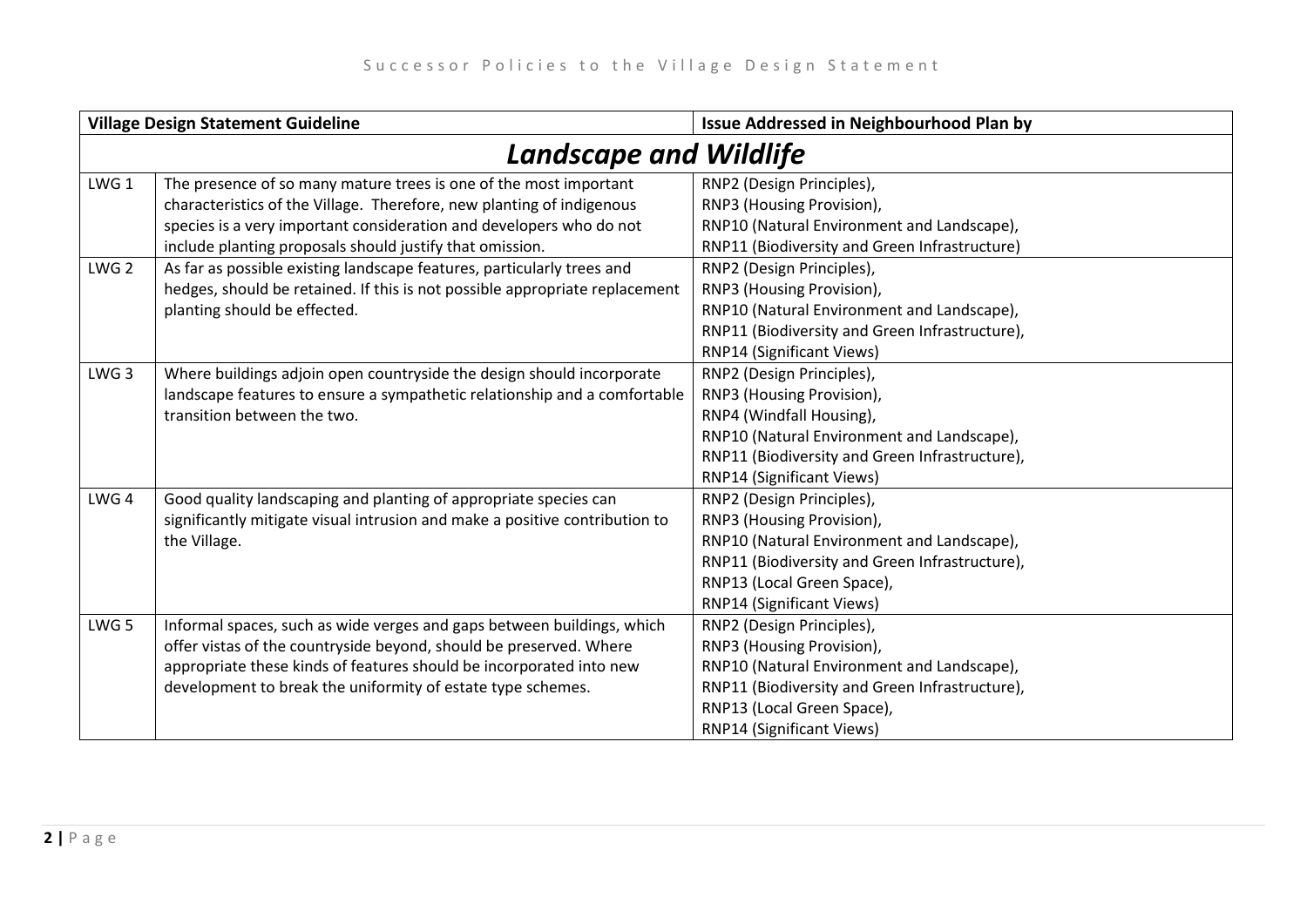| <b>Village Design Statement Guideline</b> |                                                                              | Issue Addressed in Neighbourhood Plan by                           |
|-------------------------------------------|------------------------------------------------------------------------------|--------------------------------------------------------------------|
| LWG <sub>6</sub>                          | The few open spaces remaining within the Village are very valuable and       | RNP10 (Natural Environment and Landscape),                         |
|                                           | their retention should be accorded considerable weight in the event of       | RNP11 (Biodiversity and Green Infrastructure)                      |
|                                           | development proposals involving their removal or diminution.                 | RNP12 (The Leven Valley)                                           |
|                                           |                                                                              | RNP13 (Local Green Space),                                         |
|                                           |                                                                              | RNP14 (Significant Views)                                          |
| LWG <sub>7</sub>                          | The Leven valley is of great importance and should be protected from any     | RNP10 (Natural Environment and Landscape),                         |
|                                           | adverse impact. Similarly, environmentally valuable grassland areas should   | RNP11 (Biodiversity and Green Infrastructure)                      |
|                                           | be preserved and enhanced by careful management.                             | RNP12 (The Leven Valley)                                           |
|                                           |                                                                              | RNP13 (Local Green Space),                                         |
|                                           |                                                                              | RNP14 (Significant Views)                                          |
|                                           |                                                                              | RNP15 (Protection and Enhancement of the Conservation Area)        |
| LWG <sub>8</sub>                          | In order to protect wildlife and the environment future development          | RNP2 (Design Principles),                                          |
|                                           | proposals should be assessed for any adverse impacts on water quality in     | RNP10 (Natural Environment and Landscape),                         |
|                                           | the river, or on river habitats.                                             | RNP11 (Biodiversity and Green Infrastructure)                      |
|                                           |                                                                              | RNP12 (The Leven Valley)                                           |
| LWG 9                                     | Positive habitat provision measures should be considered in all new          | RNP2 (Design Principles),                                          |
|                                           | developments including the creation of small woodland areas, ponds and       | RNP3 (Housing Provision),                                          |
|                                           | wildlife corridors.                                                          | RNP4 (Windfall Housing),                                           |
|                                           |                                                                              | RNP10 (Natural Environment and Landscape),                         |
|                                           |                                                                              | RNP11 (Biodiversity and Green Infrastructure),                     |
|                                           |                                                                              | RNP12 (The Leven Valley)                                           |
| <b>LWG 10</b>                             | In the choice of species, as a general rule native deciduous trees should be | RNP2 (Design Principles),                                          |
|                                           | preferred. This is because these trees support wild life which over          | RNP3 (Housing Provision),                                          |
|                                           | thousands of years has adapted to feed from them. Native shrubs and          | RNP4 (Windfall Housing),                                           |
|                                           | hedging also provide good habitats supporting many different kinds of        | RNP10 (Natural Environment and Landscape),                         |
|                                           | wildlife, Opportunities may arise to create areas of native wild flowers to  | RNP11 (Biodiversity and Green Infrastructure),                     |
|                                           | attract butterflies, wild bees and insect life by allowing unproductive land | RNP12 (The Leven Valley)                                           |
|                                           | to grow "wild".                                                              |                                                                    |
| <b>Building</b>                           |                                                                              |                                                                    |
| BG <sub>1</sub>                           | Developers must submit drawings and a statement accompanying their           | Development management procedural requirement outside the scope of |
|                                           | planning application to show how their proposals follow the Guidelines of    | the Neighbourhood Plan.                                            |
|                                           | all Sections of the Village Design Statement, and not merely the Building    |                                                                    |
|                                           | Guidelines.                                                                  |                                                                    |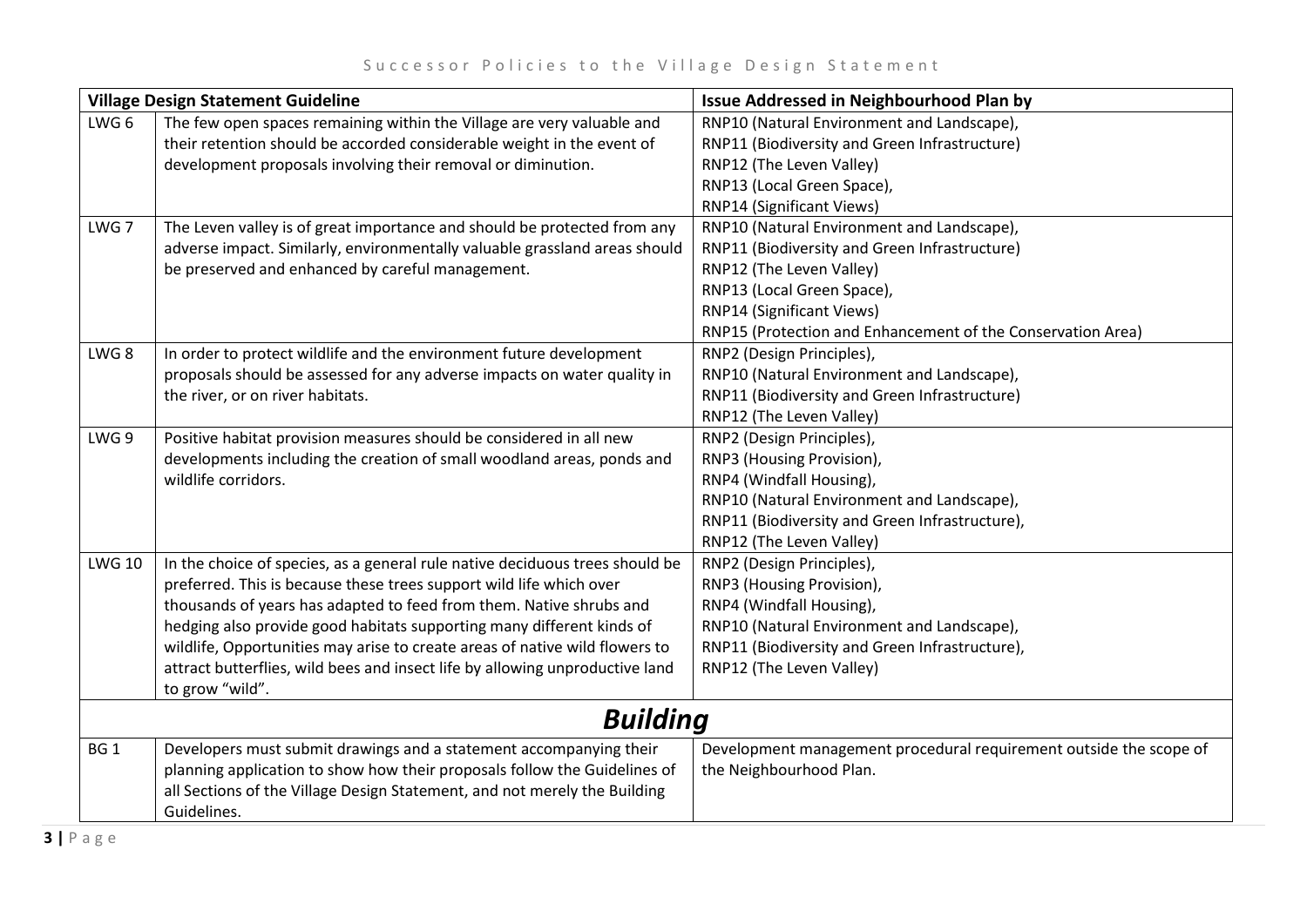| Village Design Statement Guideline |                                                                                                                                                                                                                                                                                                                                                                                                             | Issue Addressed in Neighbourhood Plan by                                                      |
|------------------------------------|-------------------------------------------------------------------------------------------------------------------------------------------------------------------------------------------------------------------------------------------------------------------------------------------------------------------------------------------------------------------------------------------------------------|-----------------------------------------------------------------------------------------------|
| BG <sub>2</sub>                    | The site plans for any new development must show ratios of buildings.<br>open spaces, verges and planted areas appropriate to a rural setting. Any<br>revised plans following the granting of planning permission should retain<br>or improve upon these ratios, so that if the number of houses were<br>increased the footprint would have to be correspondingly smaller.                                  | Development management procedural requirement outside the scope of<br>the Neighbourhood Plan. |
| BG <sub>3</sub>                    | In any major development imaginative groupings of dwellings, for example<br>around a central green or courtyard or in cul-de-sacs should be a prime<br>aim. Layouts with long, straight roads or rectangular grid patterns should<br>be avoided. Varied front elevations, orientations and building lines,<br>staggered roof lines and changes in roof pitch should be recognised as<br>important elements. | RNP2 (Design Principles),<br>RNP3 (Housing Provision),<br>RNP4 (Windfall Housing Development) |
| BG <sub>4</sub>                    | The great majority of dwellings outside the Conservation Area are<br>detached. The inclusion of some terraced and semi-detached housing in<br>new developments could help to restore some of the original character of<br>the Village.                                                                                                                                                                      | RNP2 (Design Principles)                                                                      |
| BG <sub>5</sub>                    | Plots should be appropriately sized for their intended buildings, allowing<br>for gardens in proportion and suitable separation from adjacent<br>properties.                                                                                                                                                                                                                                                | RNP2 (Design Principles),<br>RNP3 (Housing Provision),<br>RNP4 (Windfall Housing Development) |
| BG <sub>6</sub>                    | Plot boundaries facing main thoroughfares should be marked, for example<br>with low brick or stone walls, traditional picket wooden fencing or vertical<br>iron railings or planted with hedges of native species such as hawthorn,<br>holly, privet, beech' Open plan frontages should include individual<br>plantings of trees, shrubs or flower beds that should be an integral part of<br>the design.   | RNP2 (Design Principles),<br>RNP3 (Housing Provision),<br>RNP4 (Windfall Housing Development) |
| BG <sub>7</sub>                    | Building materials, styles and decorative details should be chosen to echo<br>those found in the Conservation Area, not imitated slavishly but adapted<br>to current needs and practices.                                                                                                                                                                                                                   | RNP2 (Design Principles)                                                                      |
| BG <sub>8</sub>                    | Pitched tiled or slated roofs should be the norm. Flat roofs, often seen on<br>garages, dormer windows and extensions, should be avoided wherever<br>possible. Where this is not possible careful design solutions should be<br>sought to mitigate any adverse visual impact.                                                                                                                               | RNP2 (Design Principles)                                                                      |
| BG <sub>9</sub>                    | Large single-pane windows looking on to main thoroughfares should be<br>avoided.                                                                                                                                                                                                                                                                                                                            | RNP2 (Design Principles)                                                                      |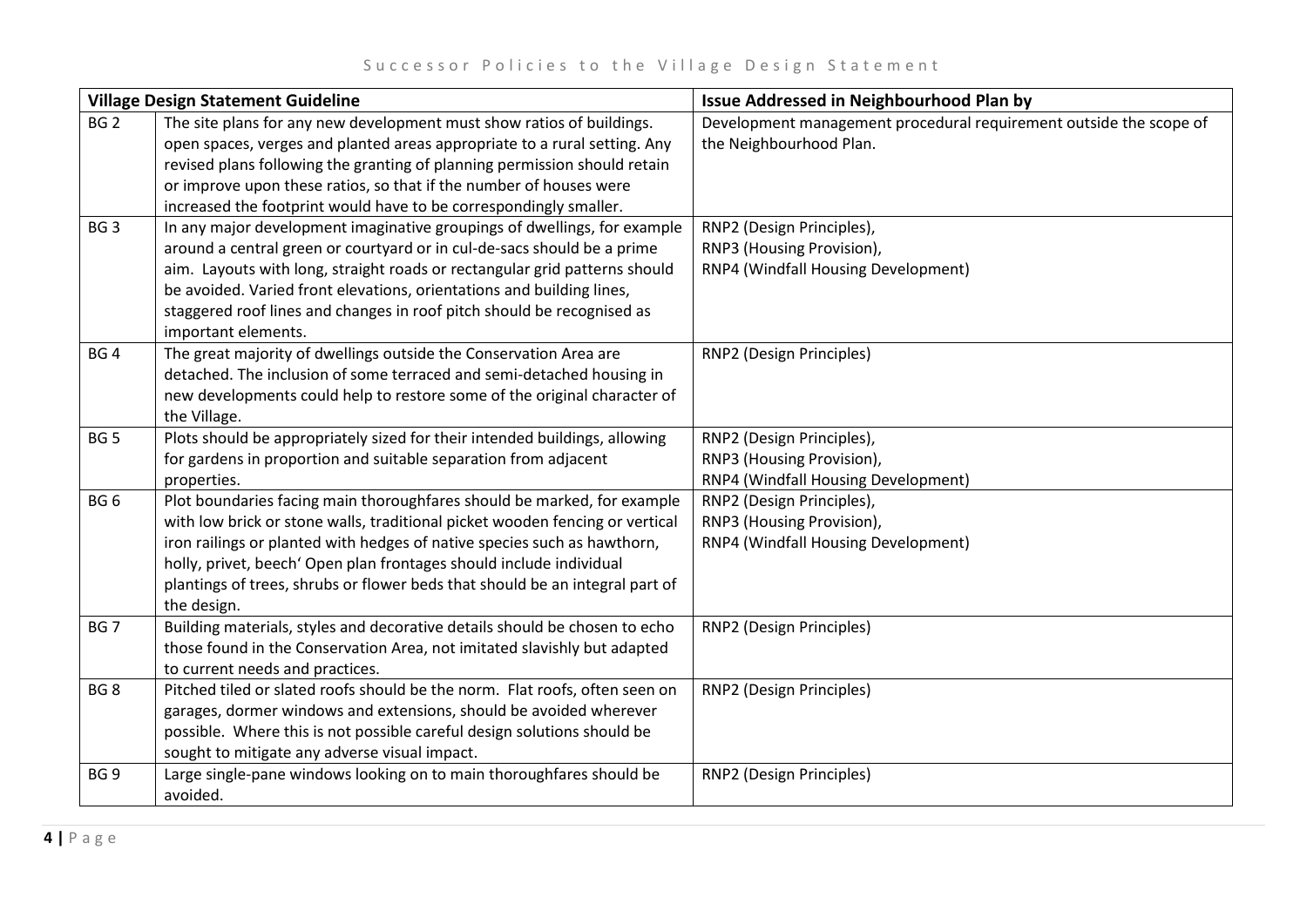| <b>Village Design Statement Guideline</b> |                                                                                                                                                                                                                                                                       | Issue Addressed in Neighbourhood Plan by                                                                                                                                                                                                                                        |  |
|-------------------------------------------|-----------------------------------------------------------------------------------------------------------------------------------------------------------------------------------------------------------------------------------------------------------------------|---------------------------------------------------------------------------------------------------------------------------------------------------------------------------------------------------------------------------------------------------------------------------------|--|
| <b>BG 10</b>                              | Applications for planning permission for infill sites in the conservation area<br>should include elevation details of both the planned and adjacent<br>properties. Outside the conservation area it is a practice that should be<br>encouraged.                       | Development management procedural requirement outside the scope of<br>the Neighbourhood Plan.                                                                                                                                                                                   |  |
| <b>BG 11</b>                              | The architectural qualities of all properties of local visual or historic<br>importance should be respected, in addition to those of the Listed<br>Buildings. Examples of non-listed but valued buildings are given in<br>Appendix 3.                                 | RNP2 (Design Principles),<br>RNP6 (Redevelopment of Redundant Buildings in the Countryside)<br>RNP7 (Safeguarding and Improvement of Community Facilities)<br>RNP12 (The Leven Valley)<br>RNP15 (Protection and Enhancement of the Conservation Area)<br>Appendix H of the Plan |  |
| <b>BG 12</b>                              | Streetlamps should cause minimum skyward light-pollution and be on<br>slim, dark painted metal poles. Where possible, road signs should be sited<br>sensitively and be of an appropriate size. Also, the existing finger post"<br>direction signs should be retained. | RNP2 (Design Principles),<br>RNP10 (Natural Environment and Landscape),<br>RNP11 (Biodiversity and Green Infrastructure),<br>RNP12 (The Leven Valley)<br>RNP15 (Protection and Enhancement of the Conservation Area)                                                            |  |
| <b>BG 13</b>                              | New fronts, signs and advertisements on shops and business premises<br>should be sympathetic to the scale and appearance of the original building<br>and its Village setting.                                                                                         | RNP2 (Design Principles),<br>RNP7 (Safeguarding and Improvement of Community Facilities)<br>RNP15 (Protection and Enhancement of the Conservation Area)                                                                                                                         |  |
|                                           | <b>Community Guidelines</b>                                                                                                                                                                                                                                           |                                                                                                                                                                                                                                                                                 |  |
| CG <sub>1</sub>                           | Existing community facilities must be retained, enhanced or<br>replaced, in accordance with locally identified need, along the<br>following lines:                                                                                                                    | RNP7 (Safeguarding and Improvement of Community Facilities)                                                                                                                                                                                                                     |  |
|                                           | The Village Hall could be adapted to cater for a wider range of<br>indoor interests and sports, for all age groups and with the needs<br>of the disabled continuing to be kept in mind.                                                                               | The Village Hall was modernised in 2004                                                                                                                                                                                                                                         |  |
|                                           | A ramp is needed to help the disabled gain access to the doctors'<br>surgery.                                                                                                                                                                                         | Now exists                                                                                                                                                                                                                                                                      |  |
|                                           | A play area for older young people remains a need.                                                                                                                                                                                                                    | Now exists on Station Lane                                                                                                                                                                                                                                                      |  |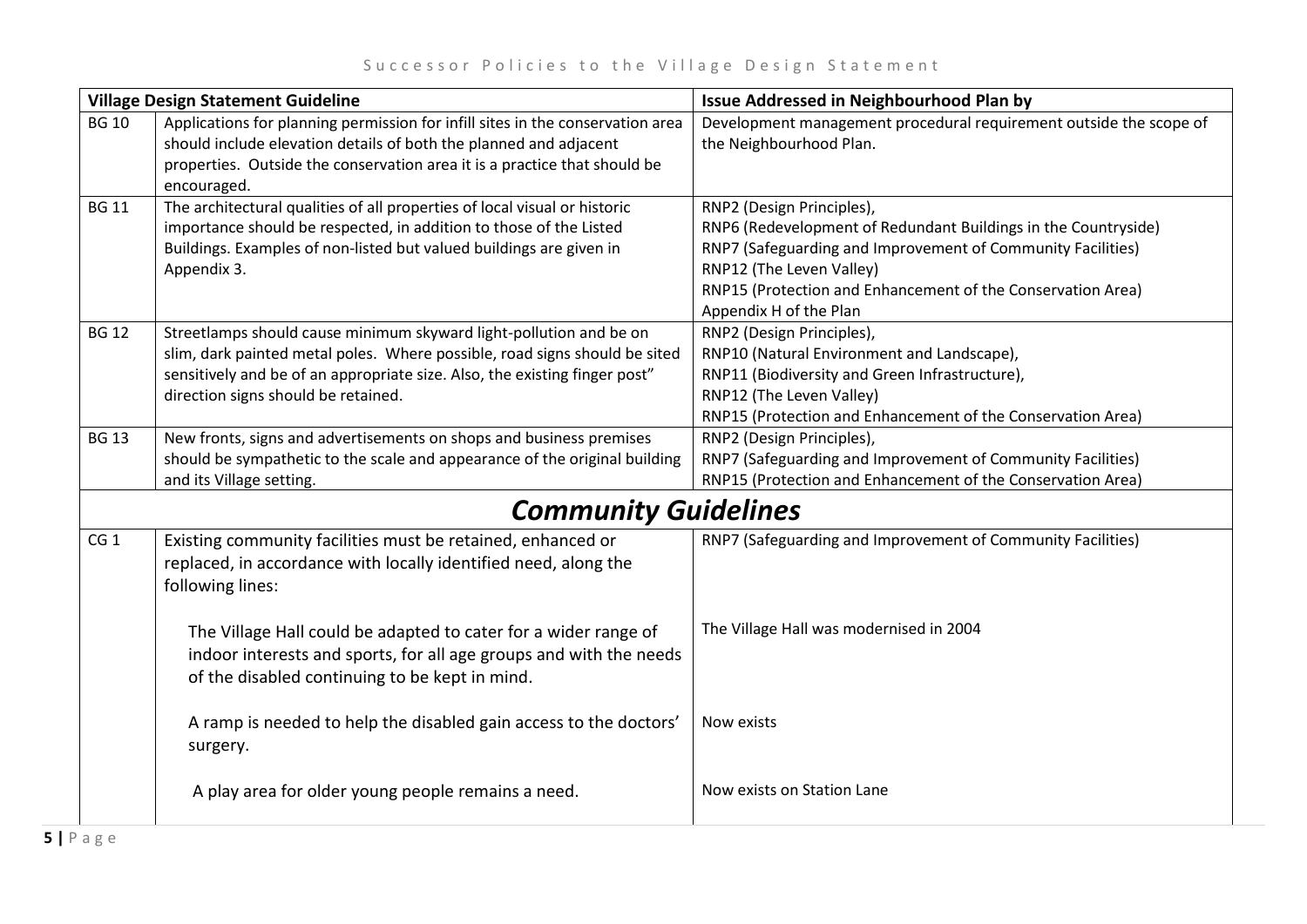| <b>Village Design Statement Guideline</b>           |                                                                                                                                                                                                                                                                                            | <b>Issue Addressed in Neighbourhood Plan by</b>                                                                                                                                                                                                                                 |
|-----------------------------------------------------|--------------------------------------------------------------------------------------------------------------------------------------------------------------------------------------------------------------------------------------------------------------------------------------------|---------------------------------------------------------------------------------------------------------------------------------------------------------------------------------------------------------------------------------------------------------------------------------|
|                                                     | Improved play facilities for the very young should be sought.                                                                                                                                                                                                                              | Play area behind the Village Hall has been developed                                                                                                                                                                                                                            |
|                                                     | A football pitch for Village teams, close to the Village, is<br>desirable.                                                                                                                                                                                                                 | A five-a-side pitch available on Station Lane. No larger pitch                                                                                                                                                                                                                  |
|                                                     | The continuing need to provide affordable housing for local<br>needs should be considered in any new residential development.                                                                                                                                                              | <b>RNP3 (Housing Provision)</b><br>RNP5 (Affordable Housing)                                                                                                                                                                                                                    |
|                                                     | Residential and nursing home facilities, of an appropriate scale<br>for the existing community, are needed within the Village for the<br>elderly and infirm.                                                                                                                               | In conformity with the Local Plan strategy the Neighbourhood Plan does<br>not allocate land for this type of provision. Promoters seeking to bring<br>forward an appropriately scaled development would draw on the relevant<br>Local Plan policies to support any application. |
| CG <sub>2</sub>                                     | The trend towards the Village becoming merely a Teesside<br>dormitory should be resisted.                                                                                                                                                                                                  | RNP6 (Redevelopment of Redundant Buildings in the Open Countryside),<br>RNP8 (Improvements to Communications Technology)                                                                                                                                                        |
| CG <sub>3</sub>                                     | Ways of increasing local employment opportunities should be<br>sought. However, these must be of an appropriate scale and should<br>not be damaging to residential amenity, for example by generating<br>undue noise, atmospheric pollution or traffic.                                    | RNP2 (Design Principles).<br>RNP6 (Redevelopment of Redundant Buildings in the Open Countryside),<br>RNP8 (Improvements to Communications Technology)                                                                                                                           |
| CG <sub>4</sub>                                     | The sympathetic conversion of redundant or derelict farm buildings<br>for small workshop use or residential or holiday accommodation,<br>should be encouraged.                                                                                                                             | RNP2 (Design Principles).<br>RNP6 (Redevelopment of Redundant Buildings in the Open Countryside)                                                                                                                                                                                |
| CG <sub>5</sub>                                     | Provision must be made within the next ten years for additional<br>burial ground space.                                                                                                                                                                                                    | Extension to the burial ground has been purchased.<br>Development project is outside the scope of the Neighbourhood Plan.                                                                                                                                                       |
| <b>Highways, Transport and Footpaths Guidelines</b> |                                                                                                                                                                                                                                                                                            |                                                                                                                                                                                                                                                                                 |
| HTFG 1                                              | New development will inevitably add to the existing traffic and<br>parking problems, particularly those around the Village Green.<br>Accordingly, developers should include in their proposals measures<br>for minimising any adverse effects or show reasons why this is not<br>possible. | RNP2 (Design Principles),<br>RNP3 (Housing Provision),<br>RNP9 (The Transport Network and Parking Provision)<br>RNP15 (Protection and Enhancement of the Conservation Area)                                                                                                     |